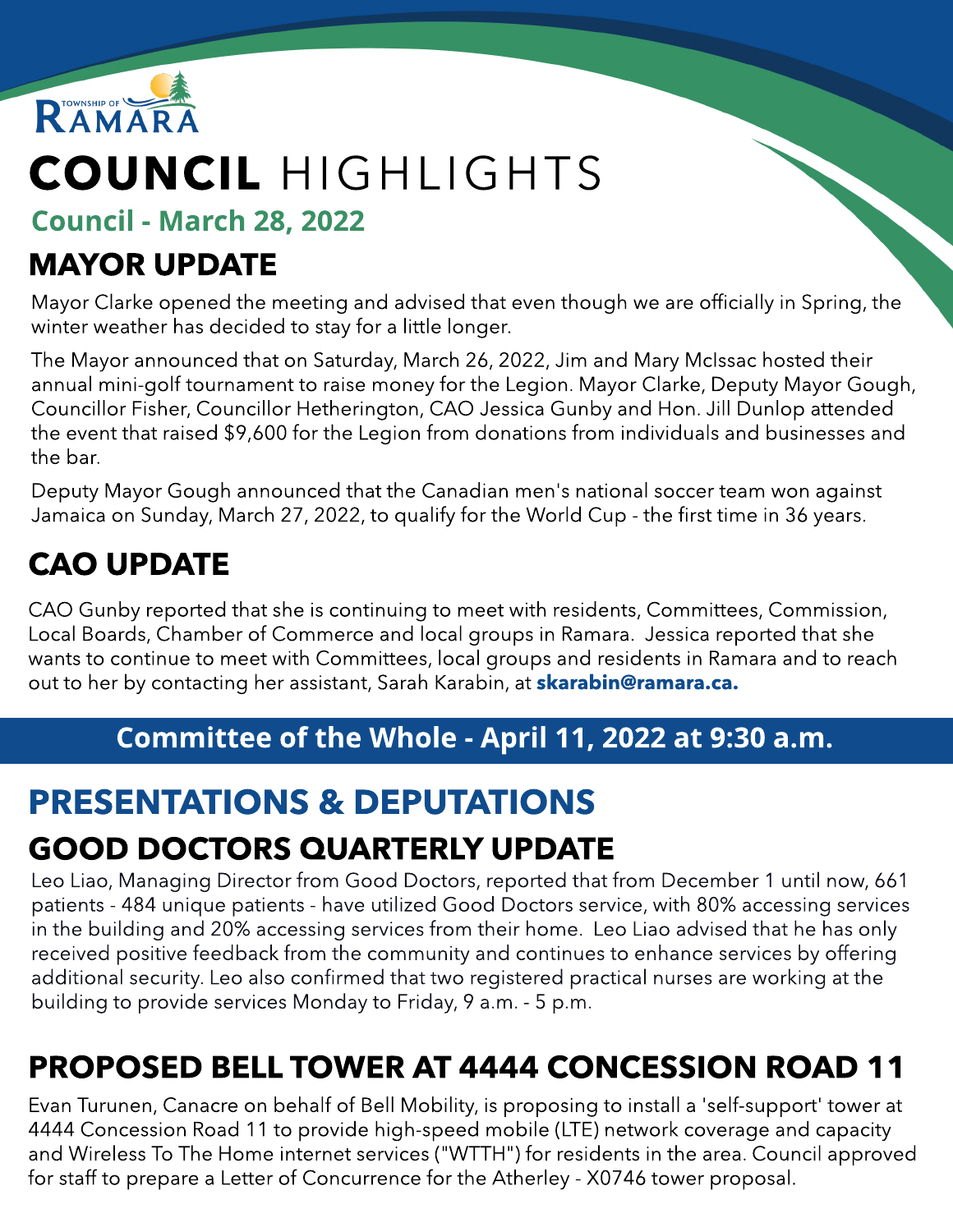# MUNICIPAL ACCOMMODATION TAX - FERN RESORT

On behalf of Fern Resort, Mark Downing provided a deputation to Council on the impact of implementing a Municipal Accommodation Tax on Fern Resort. Mark Downing outlined that Fern Resort is one of the highest contributors to taxes and a significant local employer for youth and adults. As a destination for families and corporate functions, Mark Downing outlined how the suggested two-percent MAT will impact the number of bookings they receive for corporate events, the number of bookings for family vacations, and employment opportunities. He also outlined how the pandemic affected Fern Resort with being closed 360 days of 730 in the last two years, reduced capacity, staffing, and loss in revenue.

### COUNTY OF SIMCOE FOLLOW UP REGARDING GARBAGE BINS ON ROAD ALLOWANCE CONSENT AGENDA

At the February 7, 2022, Committee of the Whole meeting, Council asked for clarification on who's legally responsible for garbage bins blowing onto roadways. The County of Simcoe responded to the request for clarification and advised the following:

- Each incident would need to be examined differently based on circumstances and information.
- To date, the County is not aware of any municipality being found legally responsible for waste receptacles causing any damage or loss due to blowing onto the roadway.
- If an accident does arise from bins blowing onto the roadway, the claimants may report this incident to their automotive insurer.
- If waste carts are damaged through no responsibility of the user, the County will replace the carts at no cost to the user.
- The County is in the process of considering an accommodation process to assist residents with their waste carts.

For further questions or information, residents are asked to call the Service Simcoe Centre<br>email at **service@simcoe.ca**or by phone at 1-800-263-3199 or by visiting **carts.simcoe.ca** For further questions or information, residents are asked to call the Service Simcoe Centre by

#### [Click](https://ramara.civicweb.net/portal/) [here](https://ramara.civicweb.net/portal/) [for](https://ramara.civicweb.net/portal/) t[he](https://ramara.civicweb.net/portal/) [full](https://ramara.civicweb.net/portal/) [Council](https://ramara.civicweb.net/portal/) [Agenda](https://ramara.civicweb.net/portal/) [and](https://ramara.civicweb.net/portal/) [Minut](https://ramara.civicweb.net/portal/)es

### COUNTY OF SIMCOE BATTERY COLLECTION PROGRAM RECEIVES SUSTAINABILITY AWARD

As a result of residents' increased participation in the battery recycling program, the County of Simcoe is recognized as Call2Recycle®'s 2021 Leader in Sustainability. In 2021, the County collected 21,842 kilograms of household batteries at its five household hazardous waste depots and 45,535 kilograms during the curbside battery collection week. As a result of the public efforts, the County made the program's top-performing partners across six different provinces.

# BUILDING PERMIT COMPARISON 2021 VS 2022

The Building department has issued 70 percent more permits from 2021 to 2022 for February. Please note that the permit number in 2021 issues separate permits for plumbing; however, with the Building department's new program Cloudpermit, those permits are incorporated. Need a Building permit or want to learn more about Cloudpermit, please visit ww[w.ramara.ca/building](http://www.ramara.ca/building).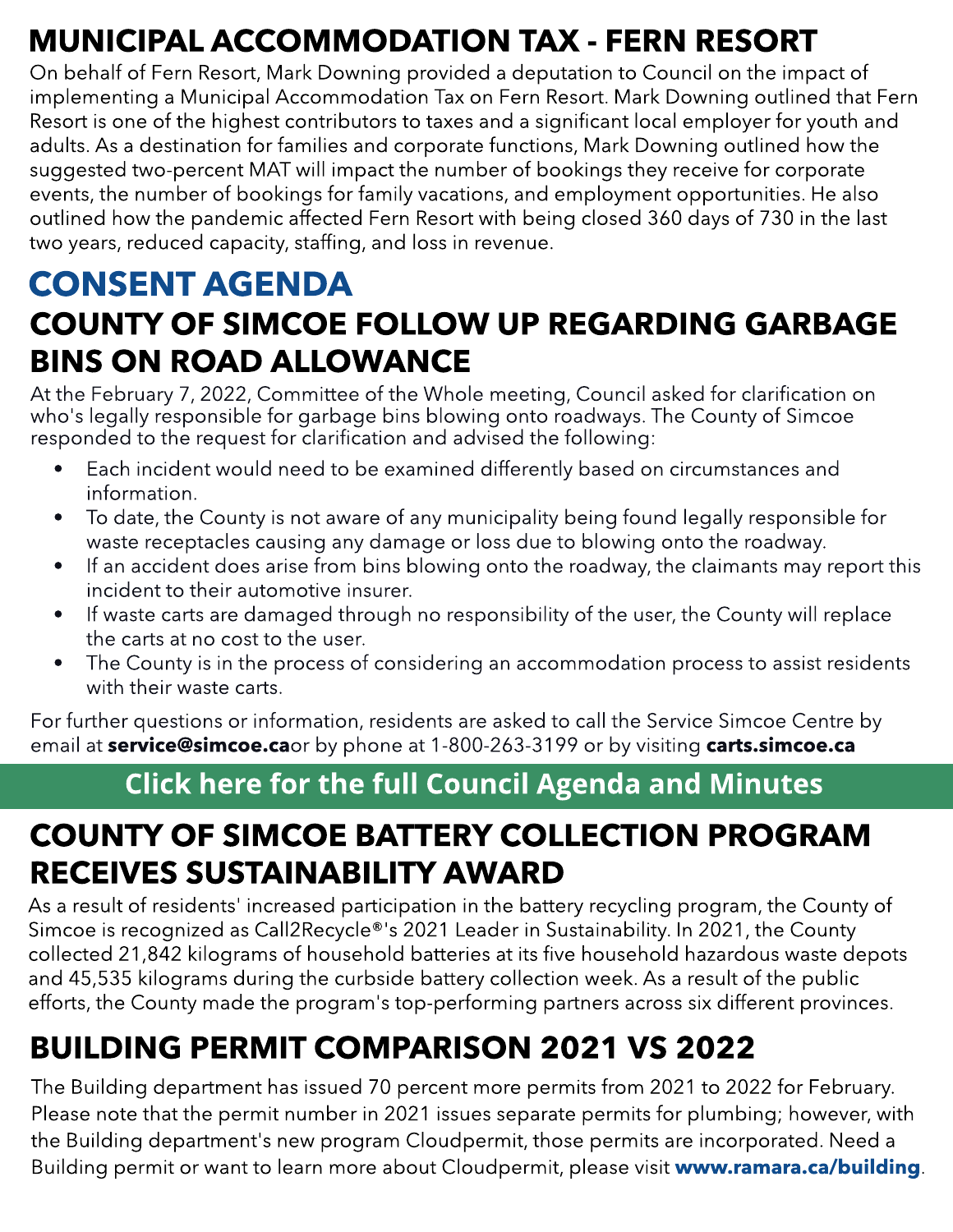# LAGOON CITY PARKS AND WATERWAYS GOOSE MANAGEMENT PROGRAM

The Lagoon City Parks and Waterways Commission completed what they set out to do in 2022, which was to determine if there was an interest in Lagoon City for a Goose Management Program. Wildlife, including geese, on private property is the homeowner's responsibility. The public can learn more about the habits of geese, the governance relating to goose management and the required components of any goose management program at **ww[w.ramara.ca/LCPWC](http://www.ramara.ca/LCPWC)**.

# MUNICIPAL ACCOMMODATION TAX

Implementing a Municipal Accommodation Tax (MAT) allows municipalities across Ontario to apply a mandatory rate on accommodations. The funds collected can then be reinvested in Tourism promotion and products. Council approved to defer the decision for Short-Term Rentals and Hotels and Resorts to the May Committee of the Whole meeting for further discussion that would address, but not be limited to, how to collect the MAT, options on revenue spending and Orillia & Lake County's involvement.

### COUNCIL & COMMITTEE MEETINGS RETENTION OF VIDEO RECORDINGS

The Township of Ramara Committee of the Whole, Committee of Adjustment, Lagoon City Parks and Waterways Commission and Council meetings are all streamed on the Township of Ramara's YouTube Channel.

relation to decision making processes; however, any recording of meetings are not official At the January 24, 2022, Council meeting, Council requested staff to investigate archiving streamed meetings as it relates to freedom of information and closed captioning as it relates to accessibility. Live streaming of meetings improves accessibility and community participation in records of decisions made or required to be retained. Written minutes, in accordance with the **[Municipal](https://www.ontario.ca/laws/statute/01m25#top) [Act,](https://www.ontario.ca/laws/statute/01m25#top) [2001](https://www.ontario.ca/laws/statute/01m25#top) [Section](https://www.ontario.ca/laws/statute/01m25#top) [239](https://www.ontario.ca/laws/statute/01m25#top)**, are the official record of all Council meetings and must be retained and preserved.

Council approved that video and audio recordings of Committee and Council meetings are retained for one (1) year, that a disclaimer is displayed, that participants not be video recorded during open forum, and participants of a deputation or presentation are given the option of being video recorded.

#### PARKING TICKETS ISSUED IN THE PAID PARKING PROGRAM

At the January 24, 2022, Council meeting, Council approved implementing paid on-street parking locations at the two locations: the west side of Courtland street from Lake Simcoe to a safe spot on the road north of Orkney Beach Road and Lake Avenue from Simcoe Road to a safe spot north on the road. The signs had not been posted due to manufacturing time, delay with service locates, snow conditions and frost in the ground. At the March 14, 2022, Committee of the Whole meeting, Committee passed to refund parking tickets issued on Lake Avenue and Courtland Street, where paid parking was to be implemented. After further investigation, staff